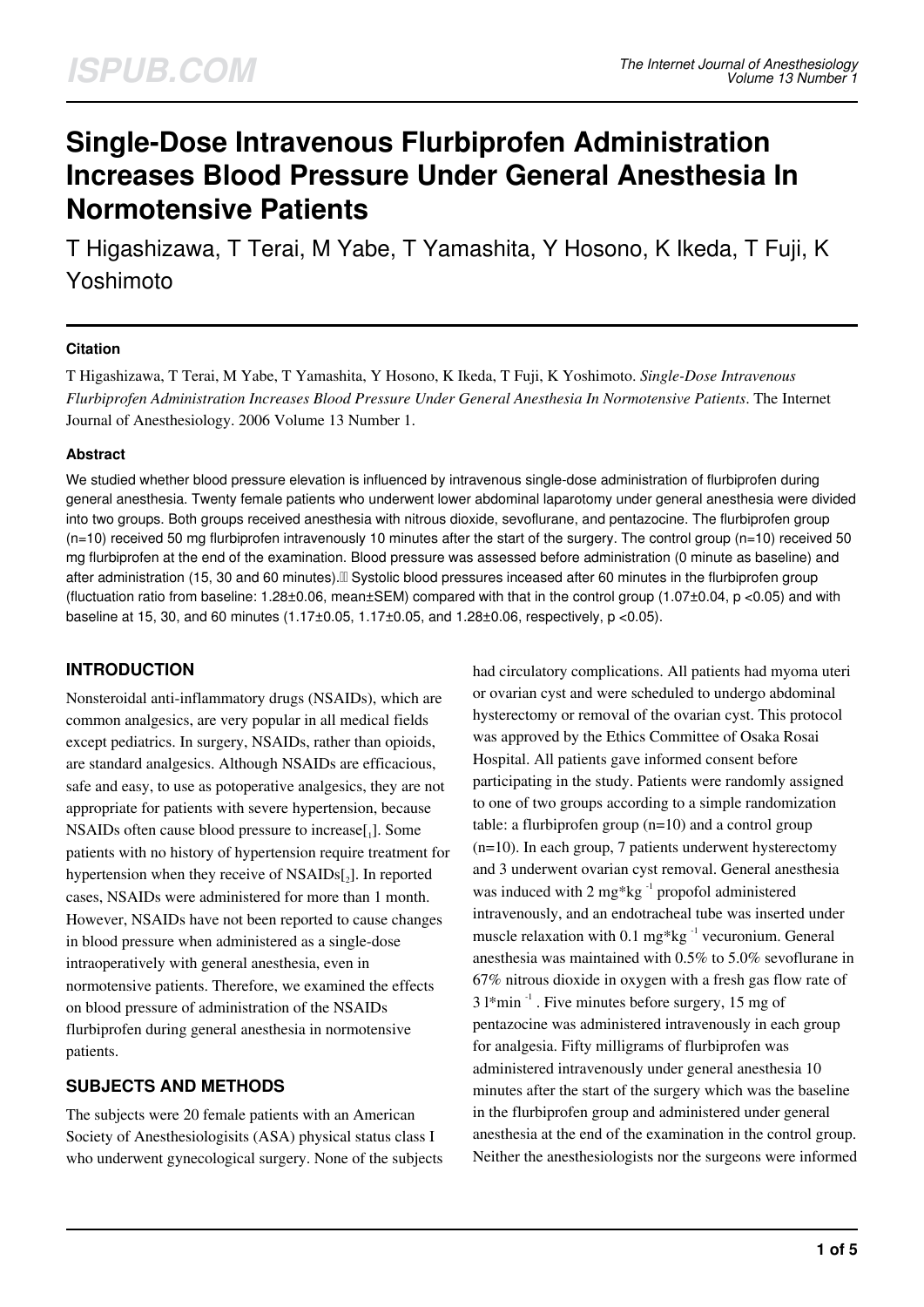when flurbiprofen was given. Systolic blood pressure was maintained until administration of flurbiprofen within 10% of the value when the patient was admitted to the operating room. General anesthesia was optionally maintained by the anesthesiologist to allow surgery to continue safely. All patients were admitted to the recovery unit for 30 minutes after surgery. When the absence of significant postanesthetic complications was confirmed, the patients were returned to their ward. Blood pressure, heart rate,  $SpO<sub>2</sub>$ , EtCO<sub>2</sub>, and the inspiratory sevoflurane concentration were evaluated 0, 15, 30, and 60 minutes after administration of flurbiprofen, and fluctuation ratios were calculated values and compared with the baseline which was the point of 0 minute and was the value 1.00.

### **DATA ANALYSIS**

Data values expressed as means ±SD for background of patients and baseline and means ±SEM for fluctuation ratios from baseline. The results were analyzed for statistical significance using one-way analysis of variance (ANOVA), and the Mann-Whitney U-test was used to compare the background of patient. The unpaired Student's t-test was used to compare the data between two groups and the paired Student's t-test was used to compare the data of each group. The unpaired Student's t-test was also used to compare the data between the control group and the flurbiprofen group. Differences were considered significant at  $p < 0.05$ . For these analyses, we used Statview (version 5.0).

## **RESULT**

The background of the patients did not significantly differ between the groups (Table 1), and there were no significant differences within each group at baseline (Table 2).

#### **Figure 1**

Table 1: Background of patients

|                                                      | control group  | flurbiprofen group | $\boldsymbol{p}$ |
|------------------------------------------------------|----------------|--------------------|------------------|
| Characteristic                                       | $(n = 10)$     | $(n = 10)$         |                  |
| Age (yr)                                             | $43 + 10$      | $45 + 10$          | ns               |
| Height (cm)                                          | $157 + 5$      | $157 + 5$          | ns               |
| Weight (kg)                                          | $51 + 9$       | $50 + 8$           | ns               |
| Body mass index (kg,m <sup>-2</sup> )                | $20.8 + 4.3$   | $20.3 \pm 3.3$     | ns               |
| Blood pressure systolic                              | $118 + 17$     | $116 \pm 13$       | ns               |
| (at admission, mmHg) mean                            | $89 + 13$      | $85 + 13$          | ns               |
| diastolic                                            | $75 + 12$      | $70 + 13$          | ns               |
| Anesthesia time (min)                                | $166 \pm 64$   | $143 + 39$         | ns               |
| Surgery time (min)                                   | $123 + 19$     | $108 + 11$         | ns               |
| Fluid intake (ml,kg <sup>-1</sup> ,h <sup>-1</sup> ) | $11.3 \pm 3.4$ | $13.3 \pm 4.5$     | ns               |
| Urine output $(m1 \text{kg}^{-1} \text{h}^{-1})$     | $0.9 \pm 0.5$  | $0.9 \pm 0.8$      | ns               |
| Blood loss (g)                                       | 184 ± 199      | $154 + 150$        | ns               |

Values are means ±SD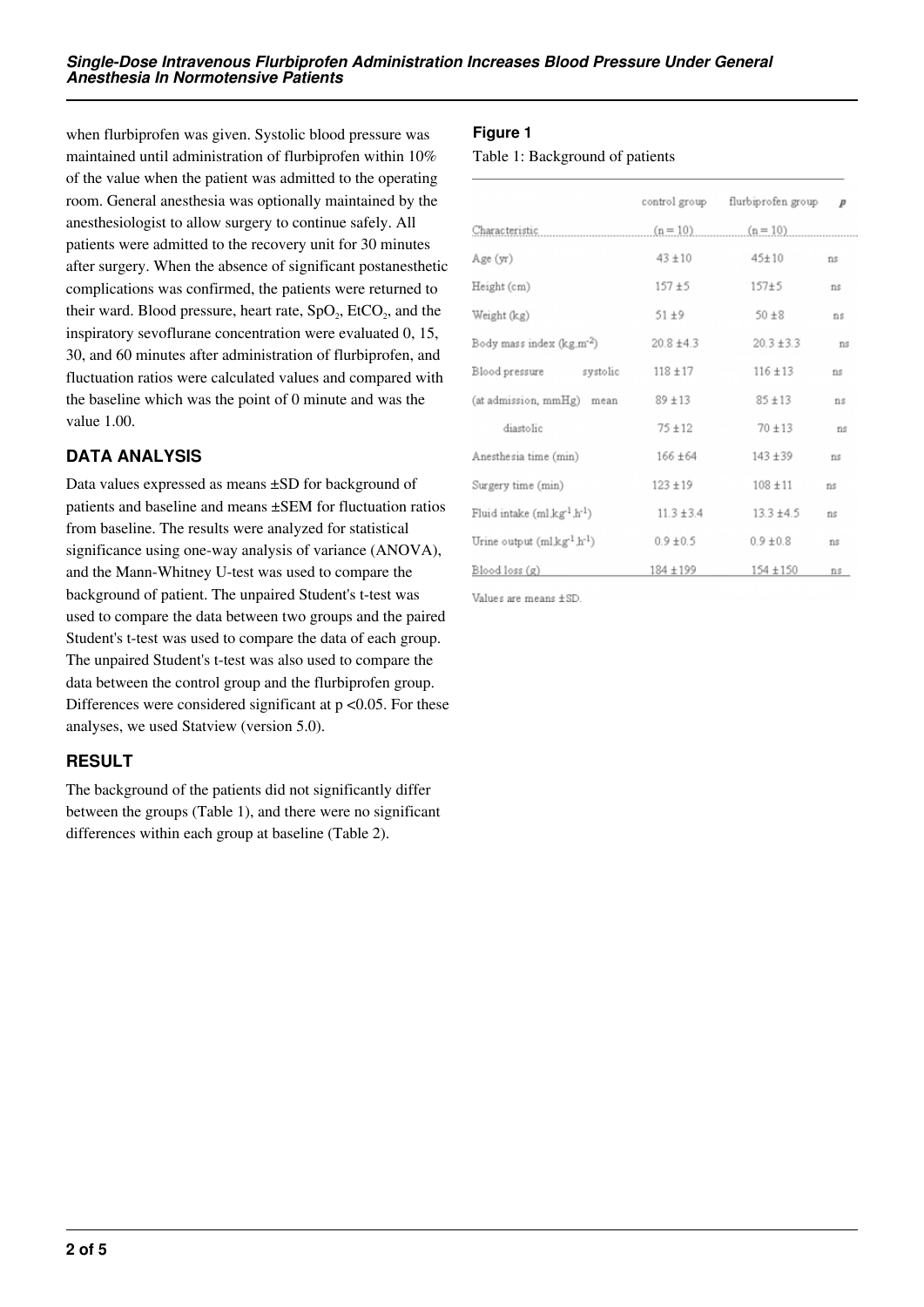#### **Figure 2**

Table 2: Time course fluctuation ratios from baseline of blood pressure, heart rate, SpO, EtCO, and sevoflurane concentration after administration of flurbiprofen

|                                                                             | fluctuation ratio from baseline                |                                                                                      |                                                 |                 |  |  |  |
|-----------------------------------------------------------------------------|------------------------------------------------|--------------------------------------------------------------------------------------|-------------------------------------------------|-----------------|--|--|--|
| Characteristic                                                              |                                                | baseline 15 30 60 (min)                                                              |                                                 |                 |  |  |  |
|                                                                             | control group                                  |                                                                                      |                                                 |                 |  |  |  |
|                                                                             |                                                | flurbiprofen group                                                                   |                                                 |                 |  |  |  |
| Blood pressure (mmHg)                                                       |                                                |                                                                                      |                                                 |                 |  |  |  |
| systolic                                                                    |                                                | $118 \pm 17$ 0.97 $\pm$ 0.03 1.06 $\pm$ 0.03 1.07 $\pm$ 0.04                         |                                                 |                 |  |  |  |
|                                                                             |                                                | $117 \pm 13$ $1.17 \pm 0.05$ $^{+4}$ $1.17 \pm 0.05$ $^{+4}$ $1.28 \pm 0.06$ $^{+4}$ |                                                 |                 |  |  |  |
| mean                                                                        |                                                | $82 \pm 10$ 0.97 $\pm$ 0.03 1.04 $\pm$ 0.03 1.05 $\pm$ 0.03                          |                                                 |                 |  |  |  |
|                                                                             |                                                | 79 ± 13 = 1.13 ± 0.01 = 1.13 ± 0.07 = 1.21 ± 0.09 <sup>*</sup>                       |                                                 |                 |  |  |  |
| diastolic                                                                   | $68 \pm 9$ 0.98 ± 0.04 1.03 ± 0.04 1.03 ± 0.03 |                                                                                      |                                                 |                 |  |  |  |
|                                                                             |                                                | $65 \pm 14$ $1.02 \pm 0.04$                                                          | $1.14 \pm 0.11$ $1.16 \pm 0.11$                 |                 |  |  |  |
| Heart rate (bpm)                                                            |                                                | 68 ± 10  0.99 ± 0.03  0.98 ± 0.04  1.01 ± 0.04                                       |                                                 |                 |  |  |  |
|                                                                             | $63 + 7$                                       |                                                                                      | $1.04 \pm 0.02$ $1.03 \pm 0.04$ $1.00 \pm 0.04$ |                 |  |  |  |
| SpO <sub>2</sub> (%)                                                        |                                                | $98 \pm 1$ 1.00 $\pm 0.02$ 1.00 $\pm 0.03$ 1.00 $\pm 0.02$                           |                                                 |                 |  |  |  |
|                                                                             | $98 \pm 1$                                     | $1.00 \pm 0.01$                                                                      | $1.00 \pm 0.03$                                 | $1.00 \pm 0.02$ |  |  |  |
| $EtCO2$ (mmHg)                                                              | $34 \pm 3$                                     | $1.02 \pm 0.02$ $1.02 \pm 0.02$ $1.00 \pm 0.02$                                      |                                                 |                 |  |  |  |
|                                                                             | $33 + 2$                                       |                                                                                      | $1.00 \pm 0.01$ 0.98 $\pm 0.01$ 0.96 $\pm 0.01$ |                 |  |  |  |
| Sevoflurane concentration (%) 2.0 ± 0.8 0.84 ± 0.07 0.80 ± 0.09 0.83 ± 0.12 |                                                |                                                                                      |                                                 |                 |  |  |  |
|                                                                             | $2.1 \pm 0.3$                                  | $0.95 \pm 0.05$ $0.88 \pm 0.08$ $0.85 \pm 0.09$                                      |                                                 |                 |  |  |  |

Values are means ±SD at baseline and means ±SEM for fluctuation ratios. \*: significant difference from control group (p< 0.05)<sup>#</sup>: significant difference from baseline (p< 0.05)

Systolic blood pressure in the flurbiprofen group at 60 minutes was significantly higher than that in the control group (Table 2). Mean and diastolic blood pressures at 15, 30, and 60 minutes did not differ significantly between two groups (Table 2). In the flurbiprofen group, systolic blood pressure at 15, 30, and 60 minutes and mean blood pressure at 60 minutes were significantly higher than at baseline (Table 2). In the control group, blood pressure at 15, 30, and 60 minutes did not differ significantly from that at baseline (Table 2). The inspiratory sevoflurane concentration did not differ significantly between the groups at 15, 30, and 60 minutes (Table 2) but at 15 minutes was significantly lower than at baseline in the control group (Table 2). Heart rate,  $SpO<sub>2</sub>$ , and EtCO<sub>2</sub> were stable throughout this examination (Table 2).

## **DISCUSSION**

Preoperative administration of NSAIDs for postoperative

analgesia is often practiced under general anesthesia  $\left[\right]_3$ . We occasionally encounter mildly hypertensive patients or normotensive patients who require treatment for hypertension during general anesthesia after administration of NSAIDs. In the present, blood pressure increased during surgery under general anesthesia when flurbiprofen was administered. Several previous studies have shown increase in systolic blood pressure  $[<sub>2</sub>,<sub>4</sub>].$  Systolic blood pressure also changed markedly, and might even be why anesthesiologists monitor mainly the systolic blood pressure level during general anesthesia. Although blood pressure increased after administration of flurbiprofen, the heart rate and the inspiratory sevoflurane concentration did not change, indicating the effect of flurbiprofen administration rather than the effect of noxious surgical stimuli. Use of NSAIDs is contraindicated for patients with moderate to severe hypertension because NSAIDs increases blood pressure due to depression of the activities of prostaglandin  $E_2$  and  $I_2$ through inhibition of cyclooxygenase in renal arterioles $[s,6]$ . In addition, systemic vasoconstriction may be effected endothelin-1 by NSAIDs  $[\,_7]$ . Therefore, special careful must be taken when NSAIDs are administered to patients undergoing surgery and even when used to treat patients with pain or fever. The degree of blood pressure elevation seems to differ with the type of NSAIDs  $\left[_{8}\right]$ , and no previous studies have shown that flurbiprofen increases blood pressure. In the present, intravenously administered flurbiprofen increased blood pressure in normotensive patients, although not to a degree requiring treatment. Flurbiprofen is an NSAIDs that can be administered intravenously. As we often administer flurbiprofen during surgery to treat postoperative pain, care must be exercised, even in normotensive patients.

In conclusion, intravenous administration of flurbiprofen as a 50 mg single-dose to normotensive patients undergoing gynecological laparotomy increases blood pressure under general anesthesia.

## **CORRESPONDENCE TO**

Dr. Tomoaki Higashizawa Higashizawa Doctor's Office 1-4-33 Shinonome-Higashi, Sakai-Kita, 591-8041, Japan email: zah\_clinic@water.sannet.ne.jp

#### **References**

1. Johnson AG, Simons LA, Simons J, Friedlander Y, McCallum J. Non-steroidal anti-inflammatory drugs and hypertension in the elderly: a community-based crosssectional study. Br Clin Pharmacol 1993;35:455-459. 2. Gurwitz JH, Avon J, Bohn RL, Glynn RJ, Monane M,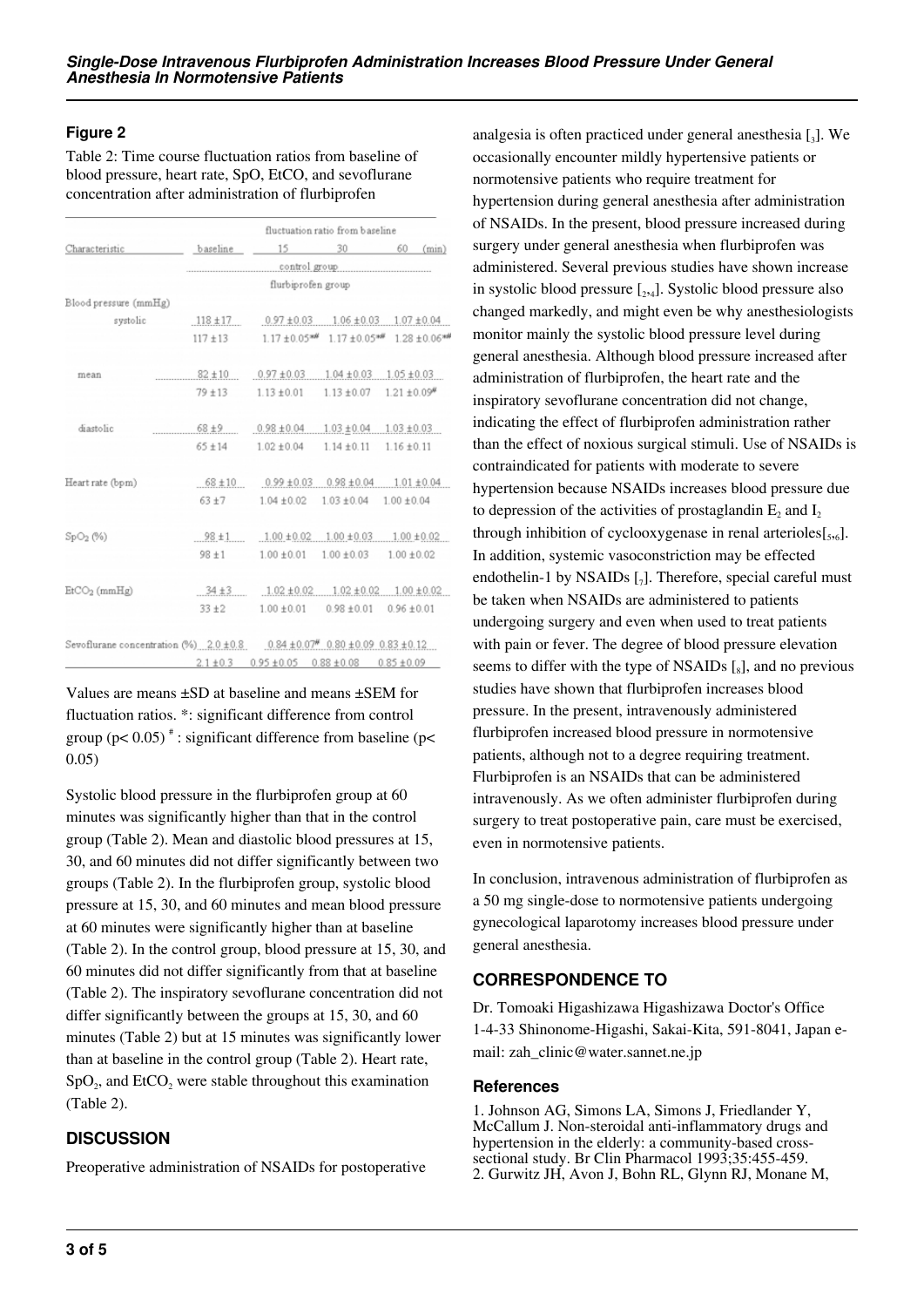Mogun H. Initiation of antihypertensive treatment during nonstroidal anti-imflammatory drug therapy. JAMA 1994;272:781-6.

3. Yamashita K, Fukusaki M, Ando Y, et al. Preoperative administration of intravenous flurbiprofen axetil reduces postoperative pain for spinal fusion surgery. J Anesth 2006;20:92-5.

4. Chrischilles EA, Wallace RB. Nonsteroidal antiinflammatory drugs and blood pressure in an elderly population. J Gerontol 1993;48:M91-6.

5. Ruoff GE. The impact of nonsteroidal anti-inflammatory

drugs on hypertension: alternative analgesics for patients at risk. Clin Ther 1998; 20:376-87.

6. Johnson AG. NSAIDs and blood pressure. Clinical importance for older patients. Drugs Aging 1998;12:17-27. 7. Johnson AG, Nguyen TV, Owe-Young R, Williamson DJ, Day RO. Potential mechanisms by which nonsteroidal antiinflammatory drugs elevate blood pressure: the role of endothelin-1. J Hum Hypertens 1996;10:257-1. 8. Pope JE, Anderson JJ, Felson DT. A meta-analysis of the effects of nonsteroidal anti-inflammatory drugs on blood pressure. Arch Intern Med 1993;153:477-84.